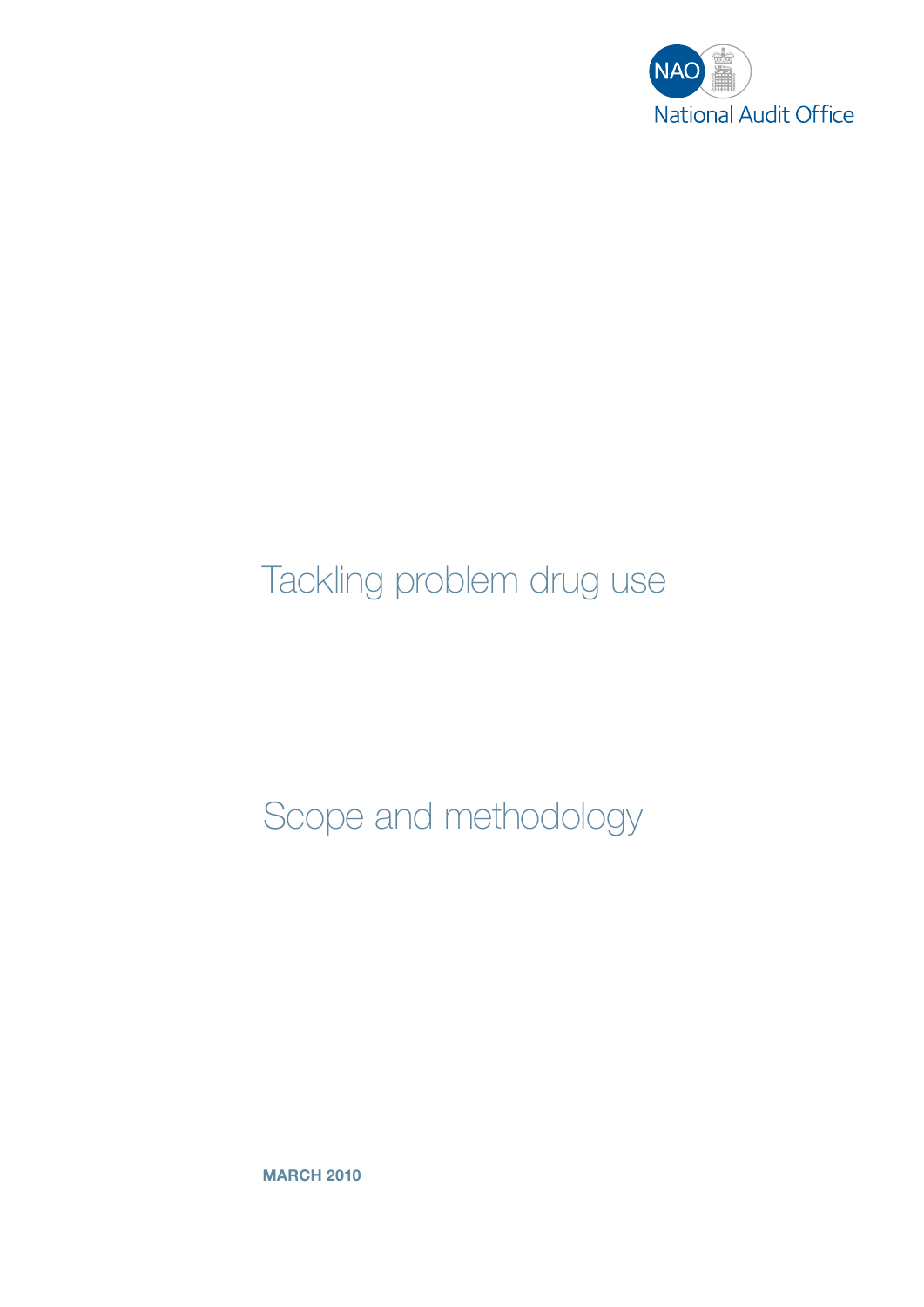## Scope and methodology

In this report, we examined the progress made against three of the strategic objectives in the 2008-2011 action plan for delivery of the 2008 Drug Strategy 'Drugs: protecting families and communities', which were designed to:

- **target and manage problem drug using offenders**: to reduce drug related offending;
- **improve the quality and effectiveness of treatment**: to reduce drug related offending; increase the number of problem drug users in effective treatment; lower relapse rates following treatment; achieve a greater proportion of drug users becoming free from dependence; fewer drug related deaths; fewer blood borne virus transmissions; and fewer health harms; and
- help problem drug users re-establish their lives: to achieve reductions in drug users with housing problems, and those claiming benefits, and to get more drug users into work.

The report examined whether the 2008 Drug Strategy was supported by a robust evidence base for Government intervention and expenditure of public funds to tackle problem drug use. It considered whether the programme of interventions put forward to achieve the strategic objectives were achieving value for money and whether the Strategy was supported by a framework to evaluate and report on performance and outcomes.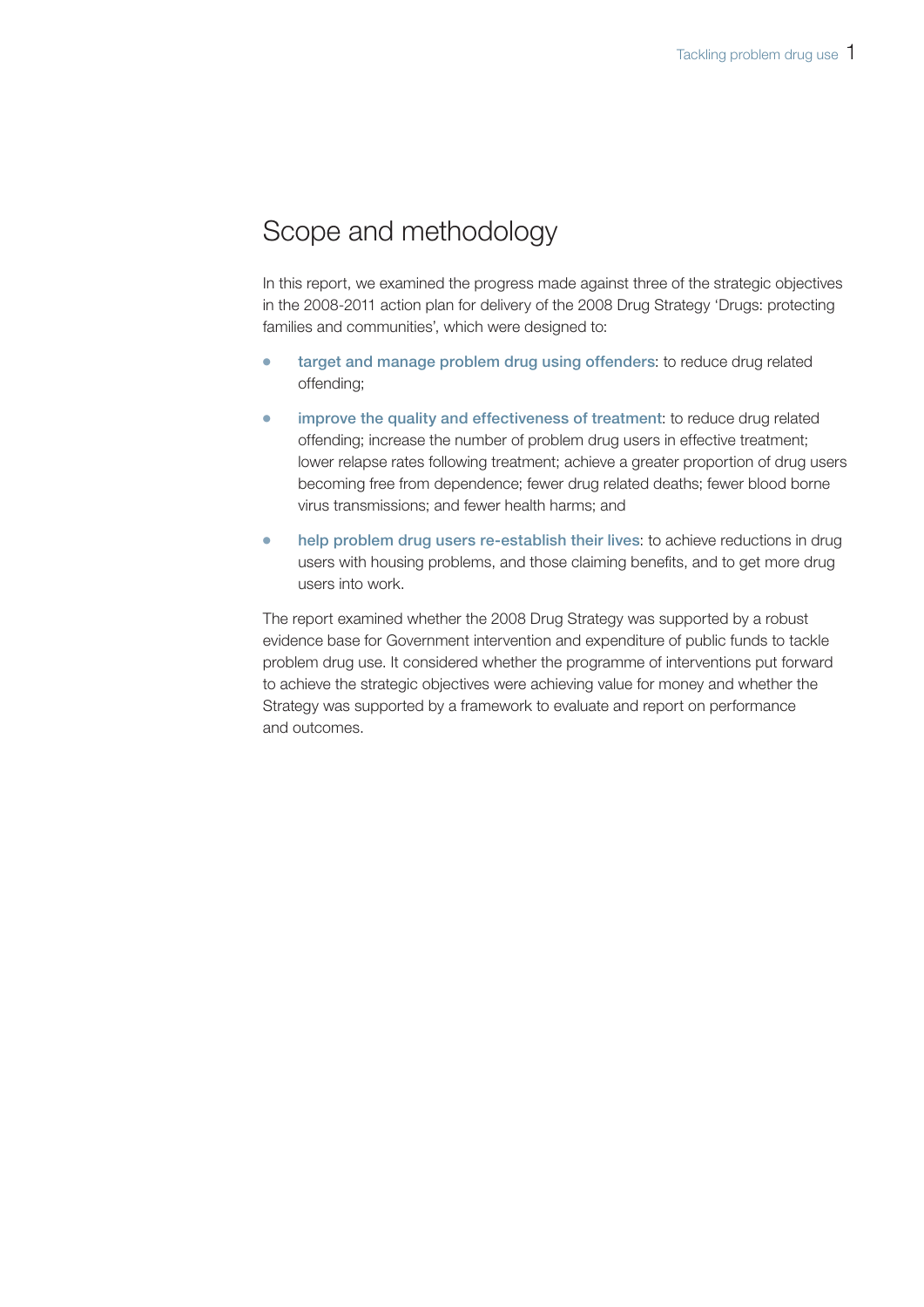## The main elements of our fieldwork, which took place between April and August 2009, were:

## **Selected method Purpose**

**1** We appointed consultants RAND Europe to review the definition of 'problem drug use' and 'problem drug user' in the Drug Strategy and in international academic and other literature.

**2** We appointed consultants RAND Europe to review the Drug Strategy's evidence base. We required the consultants to identify and review relevant published research and statistics on problem drug use from a range of sources including academia, Government Departments, the third sector and international bodies.

To identify if there is a clear shared understanding of 'problem drug use' held by Government Departments, drug treatment services, academics, police and probation services, separate from the full range of use of illegal drugs.

To identify if there a clear agreed definition of 'problem drug user' for inclusion in the national and local breakdown of the problem drug user population, separate from the full population of people using illegal drugs in England.

To assess the degree to which both the quantitative and qualitative evidence sources drawn on to underpin the Strategy were sufficiently comprehensive, were appropriately drawn together, were of sufficient quality, up to date, and representative to the United Kingdom to form a robust basis for the Drug Strategy, covering:

- the prevalence of drug use in key populations;
- drug use in young people;
- drug-related harms;
- prevention and young people;
- what works in drug treatment;
- drug-related crime;
- interventions to reduce offending: and
- drug supply and enforcement.

To assess whether the interpretations and conclusions drawn from the evidence review fairly and accurately reflected the range and quality of evidence considered.

To identify any key gaps or weaknesses in the quantitative and qualitative evidence bases, and whether other relevant, robust and up to date evidence could have been drawn upon, with the potential implications to the Drug Strategy from any gaps or weaknesses identified.

To identify any aspects of the Drug Strategy which:

- did not have supporting evidence (were not referenced);
- did not fit with the evidence included in the review;
- did not fit with other relevant, robust and up to date evidence not included in the review.

To assess the consequences of any gaps identified above.

To examine the degree to which the internal and external peer review commissioned by the Government in preparing the Drug Strategy provided sufficient quality assurance, and examine the degree to which the Drug Strategy reflected the outcomes from the peer review.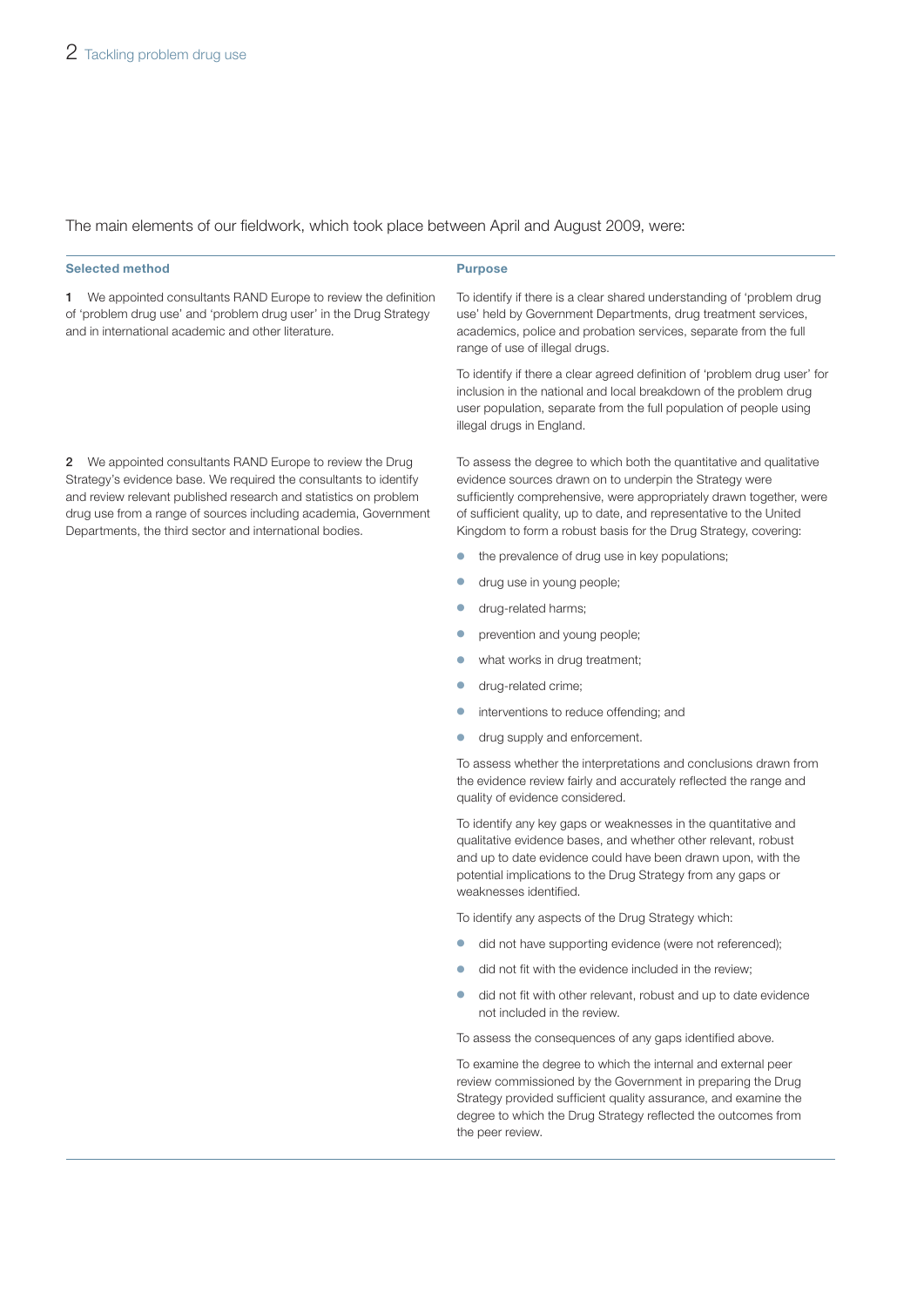|  | <b>Selected method</b> |
|--|------------------------|

#### **Purpose**

**3** We reviewed the costs to society of problem drug use in England and the underlying methodology and data sources.

**4** We carried out quantitative analysis of data.

We analysed national, regional and local data from Government Departments and Agencies, Regional Offices and Local Strategic Partnerships on funding services to tackle problem drug use and related outputs, outcomes and performance data.

**5** We convened a Cross-Department Reference Group, whom we consulted at regular stages through our examination. Members of the group represented the:

- Department for Children, Schools and Families
- Department for Work and Pensions
- Department of Communities and Local Government
- Department of Health
- **Home Office**
- **Ministry of Justice**
- **National Treatment Agency**

**6** We issued a structured questionnaire to the main Government Departments and Agencies with responsibilities for delivering the Drug Strategy. We sent the questionnaire to the nominated representative on our Cross-Department Reference Group for each Department/Agency. We also held meetings with each representative, to gain further information on their role in delivering their responsibilities to tackling problem drug use. We visited the:

- Department for Children, Schools and Families
- Department for Work and Pensions
- Department of Communities and Local Government
- Department of Health
- **Home Office**
- **Ministry of Justice**
- **National Treatment Agency**

To assess the precision and robustness of the estimate in the Strategy, the strengths and any limitations in the methodology and data sources, and the nature and range of costs included.

To determine whether the cost of drug use to society captured the crime, health, social and personal consequences and harms caused by problem drug use and provided a reasonable indication of their total and relative costs to society in England.

The assessment examined the cost estimate methodology against the five point Maryland scale. It assessed the robustness of the methodology design, which used a 'before and after' approach and whether the design included any sample selection bias.

To identify public expenditure directly and indirectly related to tackling problem drug use and to analyse outcomes and performance achieved.

The role of the Cross-Department Reference Group was to:

- represent the wider body of Government Departments and Agencies that have a role to play in supporting delivery of the Drug strategy;
- review and comment on the proposed scope and workstreams for the NAO study, including any material gaps in the proposed approach; and
- consider the emerging findings from the fieldwork and evidence sources.

To gather evidence on the degree to which those involved in delivering the Drug Strategy for each Department and Agency had:

- a clear understanding of their responsibilities;
- a clear vision on how to deliver their responsibilities;
- a clear corporate commitment to delivery;
- effective levers to deliver their objectives;
- a clear alignment between their responsibilities to the Strategy and wider corporate priorities;
- effective collaboration and joint working with other organisations responsible for delivery of the Strategy.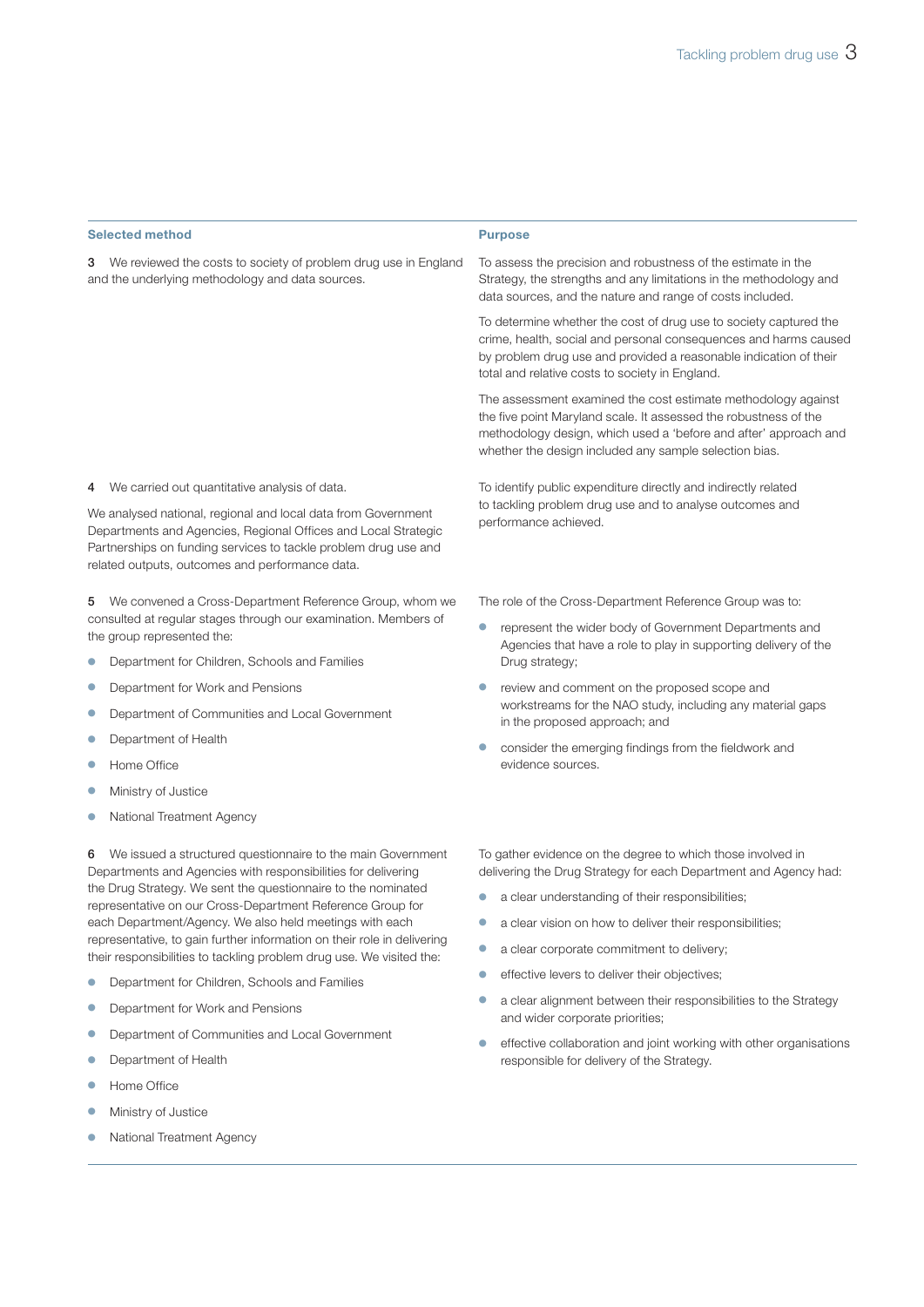### **Selected method Purpose**

**7** We issued a structured questionnaire to the designated drug lead in six Government Offices for the Regions and a separate questionnaire to the National Treatment Agency regional manager in the six regions. We then carried out visits to each of the drug leads and regional managers. In each visit, we gathered further information on the questionnaire responses and gained their briefing on the Local Strategic Partnership we would visit in their region to develop an individually structured audit programme for the Local Strategic Partnership visit. We visited:

- East of England
- East Midlands
- London
- **North East**
- North West
- South West

**8** We carried out evaluative case studies in six Local Strategic Partnerships. In each visit, we conducted focus groups with:

- senior representatives (such as the Chair of the Local Strategic Partnership, the Drug Action Team Co-ordinator, the Police Borough Commander) of the Local Strategic Partnership;
- frontline staff of Local Strategic Partnership member organisations:
- senior representatives and frontline staff of service providers;
- **•** drug users;
- informal carers.

We selected the locations drawing on quantitative analysis, to provide regional dispersion and to cover different types and size of local partnership, including one system change pilot (Essex):

- County Durham, North East;
- Derbyshire, East Midlands;
- Dorset, South West;
- Essex, East of England;
- Manchester, North West;
- Westminster, London.

We covered a programme of questions tailored for each Local Strategic Partnership to expand on information on the partnership gathered from Government Office drug leads, National Treatment Agency regional managers and from documentation published by each Local Strategic Partnership.

To gather evidence to determine whether the drug leads in the Government Office for the regions and the National Treatment Agency regional managers had:

- a clear role and objectives in delivering their contribution to the Drug Strategy and to PSA 25 on drugs;
- sufficient capacity to support Local Strategic Partnerships and local delivery bodies;
- sufficient capacity to identify and share good practice within and across the region, assess the quality of local planning and compliance with guidance on tackling problem drug use in each Local Strategic Partnership, and to tackle local underperformance by individual Local Strategic Partnerships;
- effective joint working with regional partners;
- robust performance data to monitor performance of Local Strategic Partnerships against explicit performance standards;
- clear success criteria in delivering their regional role.

To gather evidence on Local Strategic Partnership arrangements to tackle problem drug use through commissioning and delivering drug services, local practices and performance. Specifically, we covered whether Local Strategic Partnerships were:

- developing an effective strategic approach to tackling problem drug use locally through the new Drugs Strategy
- effectively managing the delivery processes to tackle problem drug use locally
- effectively tackling problem drug use and securing benefits locally

We also gathered evidence on local good practice in improving performance in tackling problem drug use.